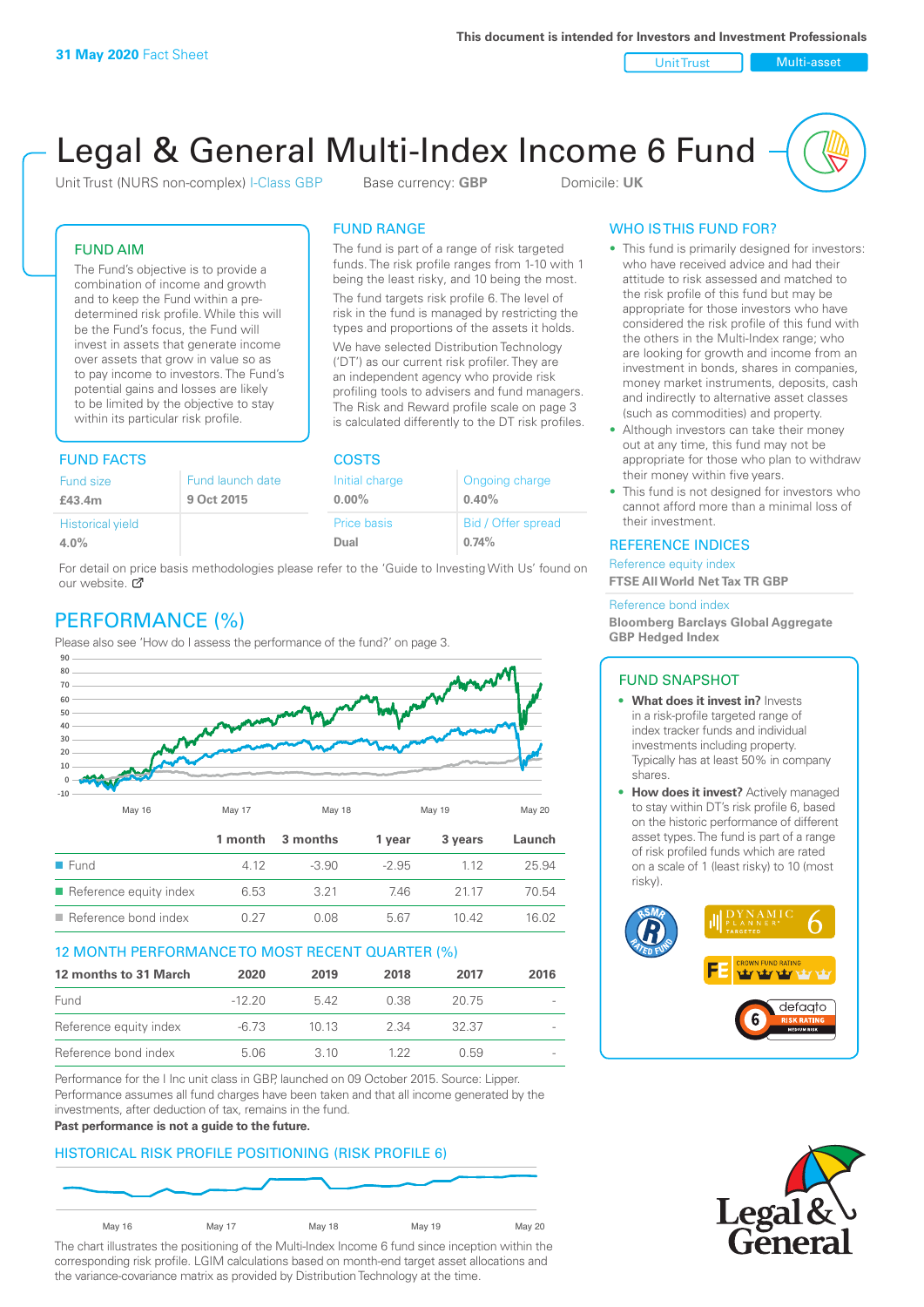### Legal & General Multi-Index Income 6 Fund

Unit Trust (NURS non-complex) I-Class GBP

### PORTFOLIO BREAKDOWN

All data source LGIM unless otherwise stated. Totals may not sum due to rounding.





### FUND MANAGERS

The fund managers have responsibility for managing the multi-index fund range. They are part of the Multi-Asset Funds (MAF) team in LGIM. This team focuses on designing and managing multi-asset funds that are tailored to match the specific objectives of various client types. The team sits within a wider Asset Allocation team which combines both depth of experience with a broad range of expertise from different fields, including fund management, investment consulting and risk management roles.

# TOP 10 HOLDINGS (%)

| <b>L&amp;G UK Index Trust</b>                                    | 117 |
|------------------------------------------------------------------|-----|
| iShares UK Dividend UCITS ETF                                    | 8.7 |
| L&G Emerging Markets Government Bond (US\$) Index Fund           | 8.0 |
| L&G Emerging Markets Government Bond (Local Currency) Index Fund | 7.7 |
| L&G High Income Trust                                            | 6.9 |
| L&G Global Emerging Markets Index Fund                           | 5.2 |
| L&G US Index Trust                                               | 5.2 |
| L&G European Index Trust                                         | 4.9 |
| <b>L&amp;G Pacific Index Trust</b>                               | 4.7 |
| L&G Global Listed Infrastructure Index Fund                      | 3.9 |

**Important:** Due to exceptional market conditions, spreads are currently volatile and may be higher than indicated. To see the latest spread visit www. legalandgeneral.com/chargesandfees